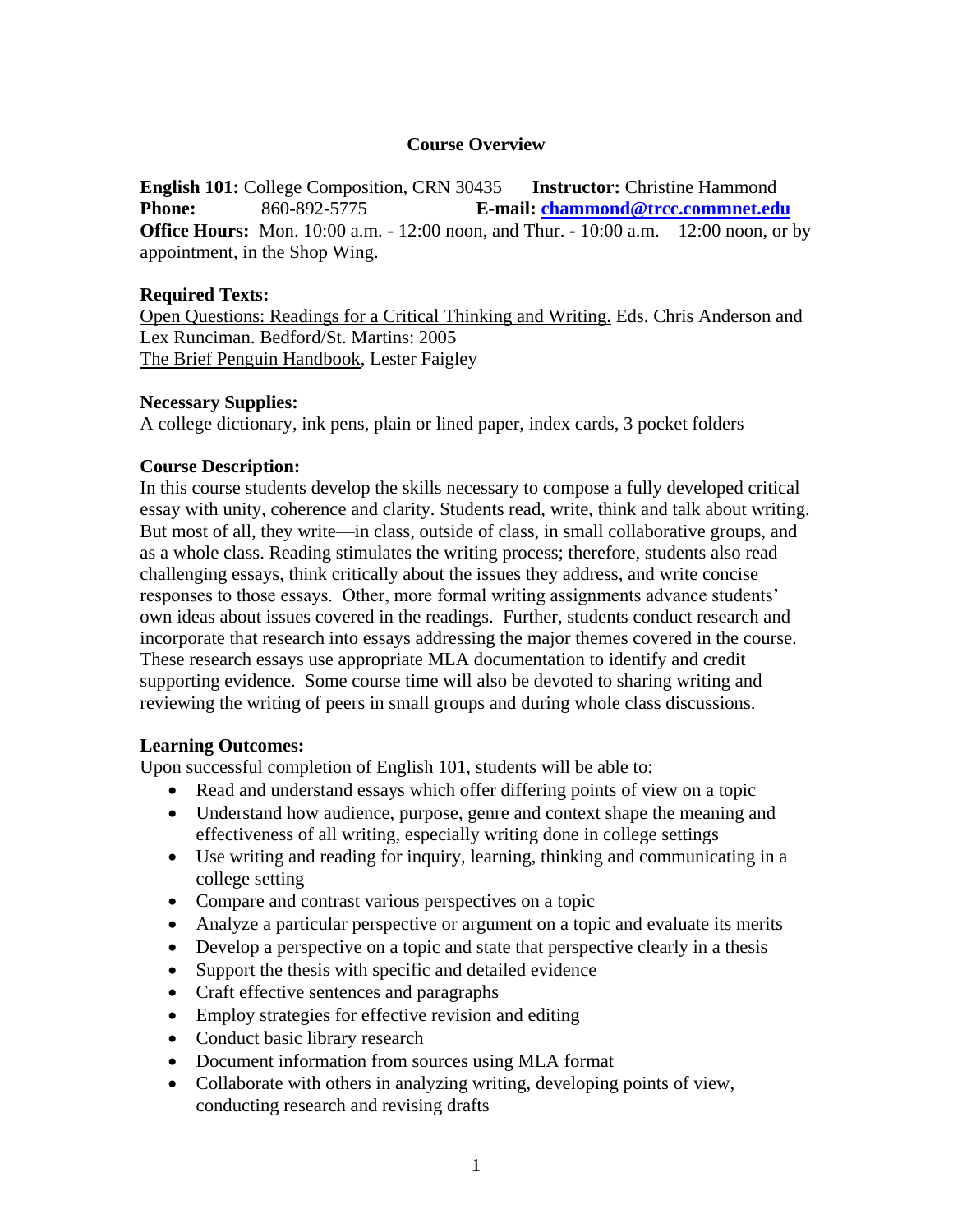# **This course is an indispensable one, and demanding, requiring at least two hours of study and homework for every hour spent in the classroom**.

# **Assignments and Grading**

Students will work in small groups sharing writing, generating ideas, refining essay topics, and editing drafts. Sharing ideas, both in discussions and in writing, is an important part of this class. It is important that students attend class, come with assignments completed, participate as peer editors, and enter into reading and writing discussions. These shared activities all help writers explore and develop the ideas they want to write about.

The final grade in this course will be based upon the following assignments:

Informal Written Responses

30%

These writings (and there will be many) are usually designed to raise questions about the readings and help writers clarify their own ideas about the authors' themes or arguments. However, some responses may be generated from class discussion, current events, or other activities. Most responses will be assigned as homework, though some may be written in class.

Each informal response should be *at least three well-developed paragraphs* in length. While this response can be relatively casual in structure and tone, the *thinking* should not be careless or offhanded; your writing should reflect a careful consideration of the issue or the assigned reading. Some of the readings may be difficult, requiring hard work to understand them. A good college dictionary will prove an indispensable tool to aid in this effort.

Essay 1 – An Essay Incorporating the Use of Definition

10%

Definition of terms is an important issue in writing an essay, in part, because there are many words over which people can disagree. For example when people talk about "justice" or "freedom" or success" there can be major disagreements about what these terms mean. Writers must be clear about what they mean if they expect to be understood by their intended audience. This essay will define an abstract term (or terms) using very specific strategies for development.

Essay 2 – An Essay of Causal Analysis

20%

This essay will attempt to explain why something happens the way it does, or how one thing can be affected by something else. Some cause and effect relationships are easy to understand. When we touch our damp finger to a hot iron and snatch it back, it is obvious that the heat caused the jerking motion (and the moisture caused the sizzle). Most events are not so easily analyzed; they usually have multiple causes and effects and variables, particularly when we are talking about political or social situations.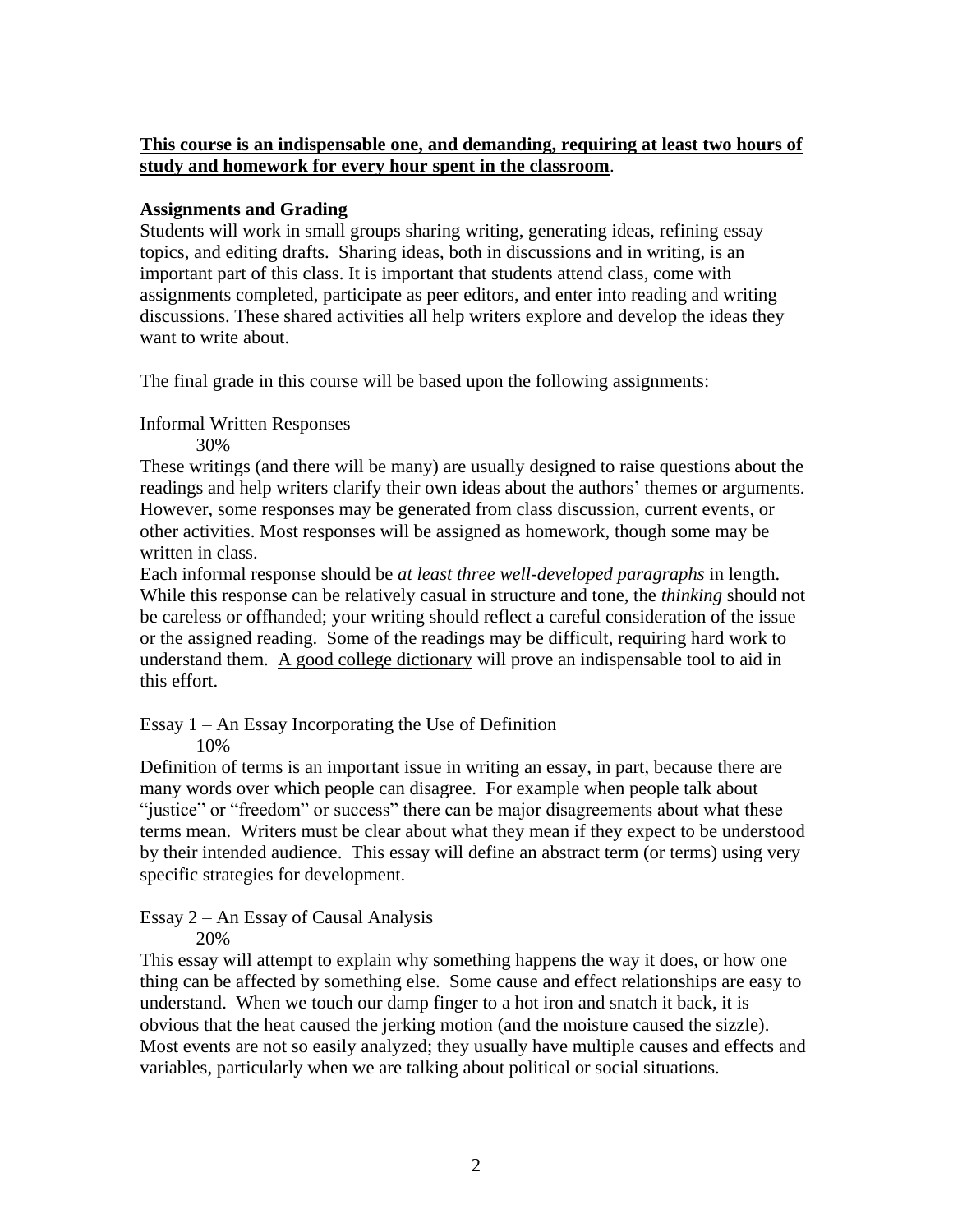Essay 3 –Research-based Paper 40%

This essay incorporates information from the work of others to support the writer's main claim (thesis). Evidence (facts, data, statistics, examples, opinions of experts) from several different kinds of sources must be included in the final paper. The subject of the essay will be one of the writer's own choosing, developed from and addressing a topic related to the readings and discussions during the course. This research essay must be a *minimum* of 6 pages in length.

# **Attendance**

Regular attendance is essential to success in the course. Any student's absence undermines the effectiveness of the whole class. Your classmates expect and deserve your contribution**. If you must miss a class meeting, you are still responsible for the work of that day. Late papers will be penalized.**

# **Academic Honesty**

Plagiarism is a violation of the academic code of honor. This violation occurs when a writer takes credit for someone else's work and submits it as his/her own. Plagiarism can also occur unintentionally through sloppy documentation of sources. Any plagiarized work will result in an F on that writing assignment and may well result in an F in the course.

# **A Few More Notes of Importance**

- 1. Any student with a hidden or visible disability that may require classroom modifications should see me about this right away. I will refer you to one of the learning disabilities counselors on campus so that together we can work out an appropriate plan to meet your needs.
- 2. Last day to Withdraw from classes, is **December 3, 2007**. A student may withdraw **at the Registrars Office** without the signature of the instructor or advisor. **A student who merely stops attending, but does not officially withdraw, will receive an F in the course.**
- 3. I encourage all students to visit me during my office hours to talk about their progress in the course or difficulties they may be having with an assignment. If my office hours are inconvenient, ask to set up an appointment at another time.
- 4. All work must be word-processed. I will not accept handwritten work. Only exceptions: In-class writing assignments.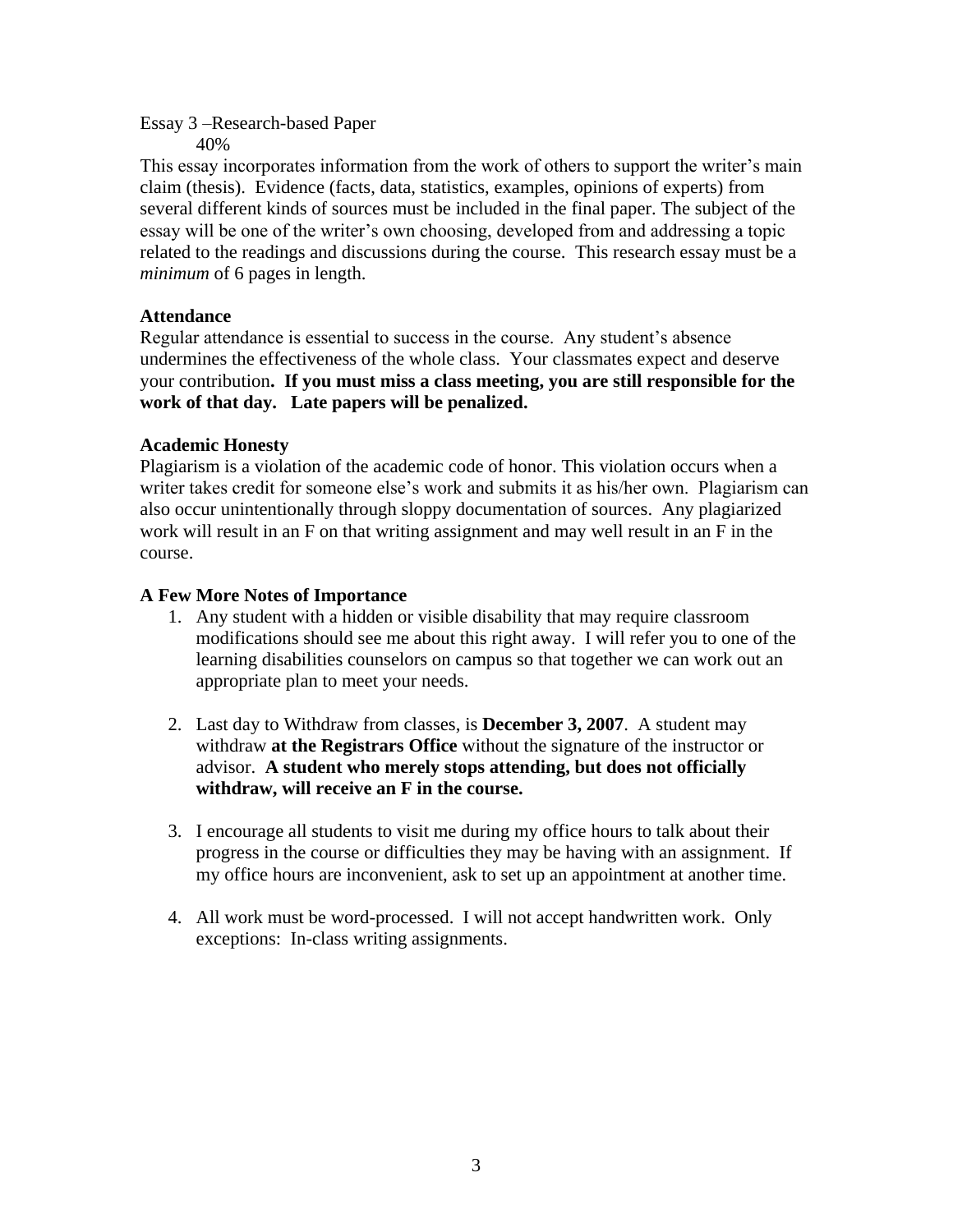### **Schedule of Assignments**

#### **Week 1**

**August 27** Introduction to Course. Writing Assessment.

#### **August 29**

Ethical Systems: A Discussion. Informal Write #1 in class on "Getting Started."

#### **Week 2**

**September 3 LABOR DAY** – No class meeting Reading: OQ, "Stone Soup" by B. Kingsolver, p. 64

# **September 5**

Informal Write #2 Due – Respond to "Stone Soup"

### **Week 3**

**September 10** Reading: OQ, "Welcoming the Stranger" by S. Carter, p. 111

#### **September 12**

Informal Write #3 Due – Respond to "Welcoming…"

### **Week 4**

**September 17** Reading: OQ, "The Authentic Trail" by J. Daniels Informal Write #4 Due – Respond to "The Authentic…"

### **September 19**

**Draft Due – Essay #1 – Definition Peer Review – Bring three copies of your draft**

### **Week 5**

**September 24**

Reading: OQ, "Lifeboat Ethics: The Case Against Helping the Poor" by G. Hardin, p. 130

**September 26 Essay #1 - Definition Due Today!!** Reading: OQ, Hardin, cont. – Informal Writing #5 in-class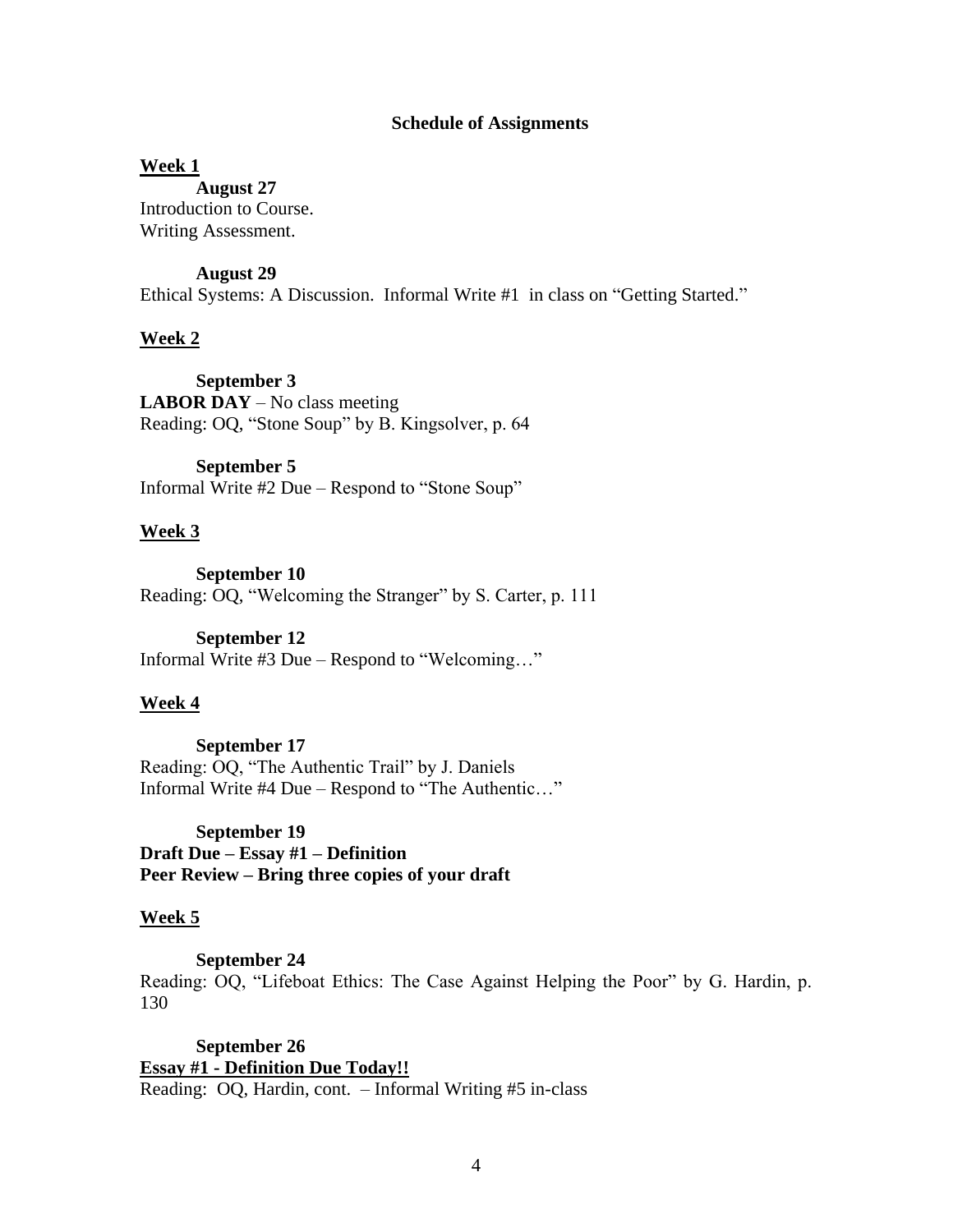### **Week 6**

**October 1**

Reading: OQ, "The Boston Photographs" by N. Ephron, p. 433

### **October 3**

Informal Write #6 Due – Respond to "Boston Photographs"

#### **Week 7**

### **October 8**

No class meeting. Reading: OQ, "Big and Bad" by M. Gladwell, p. 44l

### **October 10**

Informal Write #7 Due – Respond to "Big and Bad"

### **Week 8**

**October 15 Draft of Essay #2 Due – Causal Analysis Peer Review – bring three copies of your draft**

**October 17 Essay #2 - Causal Analysis Due Today!** Beginning the Research Process

#### **Week 9**

**October 22 CONFERENCES BEGIN** Reading: OQ, "The Good Doctor" by T. Kidder, p. 645 Informal Write #8 on Kidder Due at Conference

### **October 24**

### **CONFERENCES CONTINUING** Reading: OQ, "The Good Doctor" by T. Kidder, p. 645 Informal Write #8 on Kidder Due at Conference

#### **Week 10**

**October 29**

Developing A Research Log Research Topic  $\rightarrow$  Research Question $\rightarrow$  Thesis

### **October 31**

Strategies for Research, A Scholarly Approach – Library presentation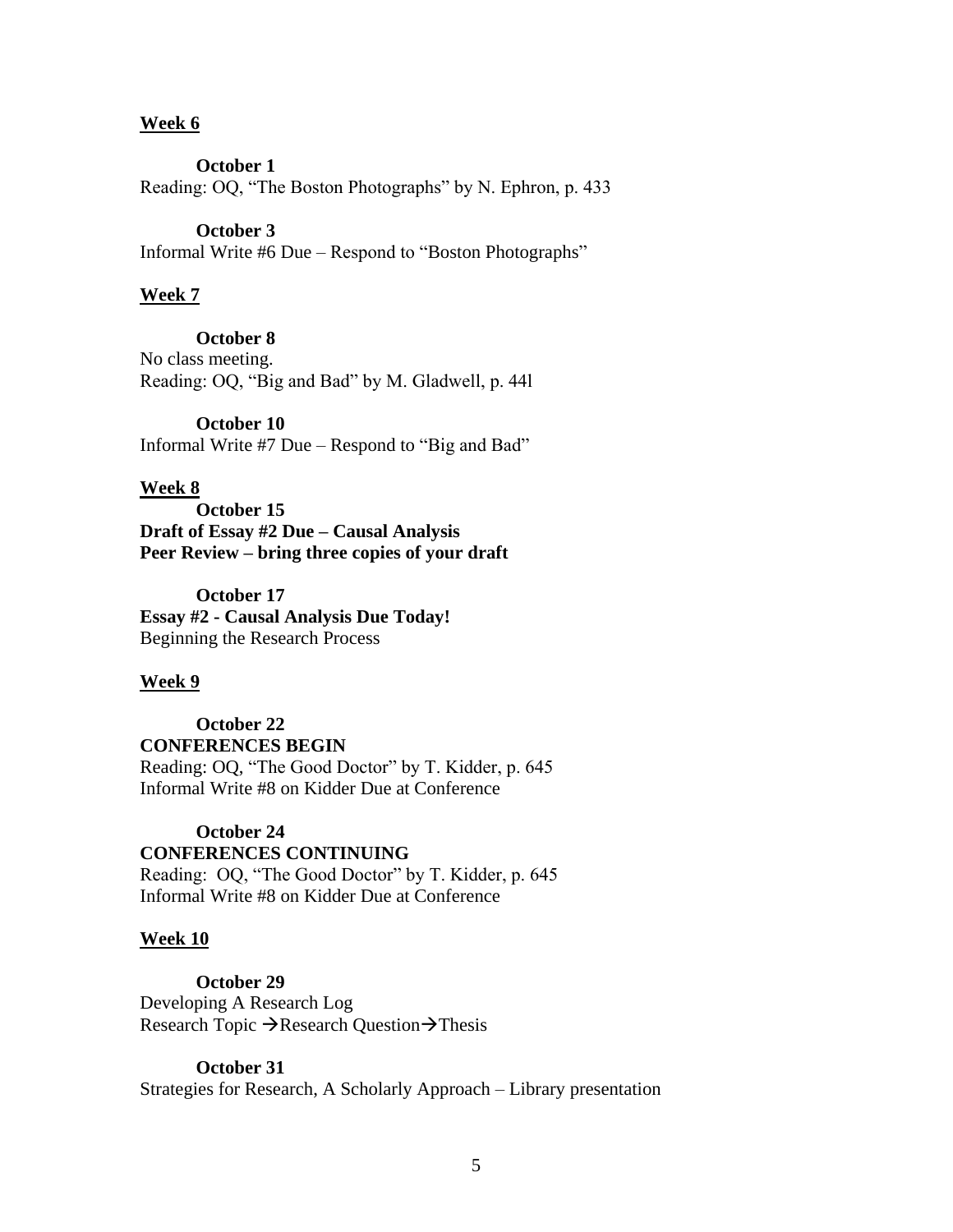### **Week 11**

**November 5 Revision of Essay 1 or Essay 2 Due** Writing Workshop - Effective Argument

#### **November 7**

Effective Argument – cont. Informal Write #10 – In-class Writing

#### **Week 12**

**November 12 Writing Due: Research proposal (including two sources)**

**November 14** Writing Workshop – Documenting Sources

#### **Week 13**

**November 19 Draft of Research Essay Due Today!** Reflective Letter- Begin drafting

#### **November 21**

No class meeting Reading: OQ, "On Compassion" by B. Ascher, p. 657 **THANKSGIVING HOLIDAY BREAK**

#### **Week 14**

**November 26** Writing Workshop – Revising Research Draft

### **November 28**

Writing Workshop – Editing Research Drafts Informal Write Due  $#11 -$ Respond to "On Compassion"

#### **Week 15**

**December 3** Informal Write #12 - Reflective Letter Due **Final Writing Assessment**

**December 5 Essay Draft #3 – Research Paper Due Today!**